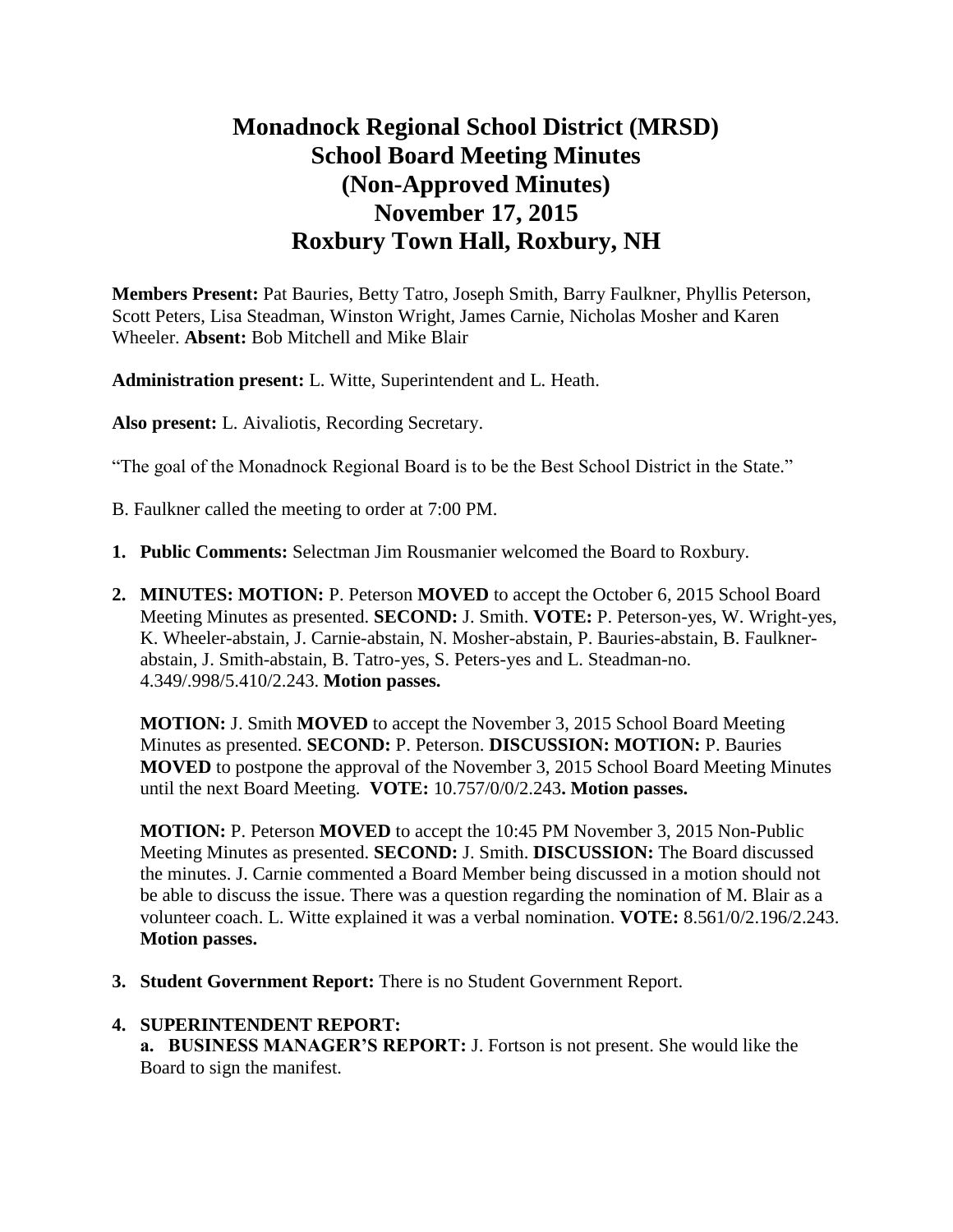**b. Correspondence and Announcements:** L. Witte reported there was a small fire in the laundry room dryer vent. The students and staff were evacuated and returned to school in 30 minutes. W. Wright commented on a job well done by the Emergency Services.

The MS/HS Special Olympics have won the Bowling State Championship. Congratulations!!!

The Varsity Spirit Squad won the Spirit Squad State Championship. Congratulations!!!

Mt. Caesar collected 1108 non-perishable food items during their fall food drive to donate to the local food pantry.

Cutler is holding Curriculum Night tonight. They are focusing on Literacy and Math.

The Troy Turkey Trot is scheduled for November 23, 2015.

Emerson is collecting non-perishable food items for the local soup kitchen.

**MOTION:** J. Smith **MOVED** to approve the purchase of Varsity Spirit State Championship jackets or an item they deem appropriate up to the allotted amount of money or equivalent swag. **SECOND:** W. Wright. **VOTE:** 10.757/0/0/2.243. **Motion passes.** 

**MOTION:** P. Bauries **MOVED** to approve the purchase of Special Olympic Bowling State Championship jackets or an item they deem appropriate up to the allotted amount of money or equivalent swag. **SECOND:** L. Steadman. **VOTE:** 10.757/0/0/2.243. **Motion passes.** 

L. Witte informed the Board T. Walsh will be putting a School Lunch Policy article in the District's Newsletter and it will also be mailed out. They have discussed items of communication to lead up to the effective date of the new policy being enforced. She said Alert Now is not working. We are getting close to the December 1, 2015 date. She would like to start the process of the new policy after the New Year in order to get Alert Now up and running. We want to make sure we reach everyone.

L. Witte passed out the Organizational Chart and explained there are issues with the printer. She said the Organizational Chart is a work in progress. It is ready to be shared and available as a reference.

The summary of the Smarter Balance Assessment information will be discussed with the Education Committee. We are working with the principals and L. Carey to drill down to see what we can learn and how it fits in with other data points. There will be more detailed information coming.

L. Witte presented the Board Members with a box with a pin inside. She hopes the pin will remind the members to keep kids in the forefront. Keep kids first. Keep us on track as an organization.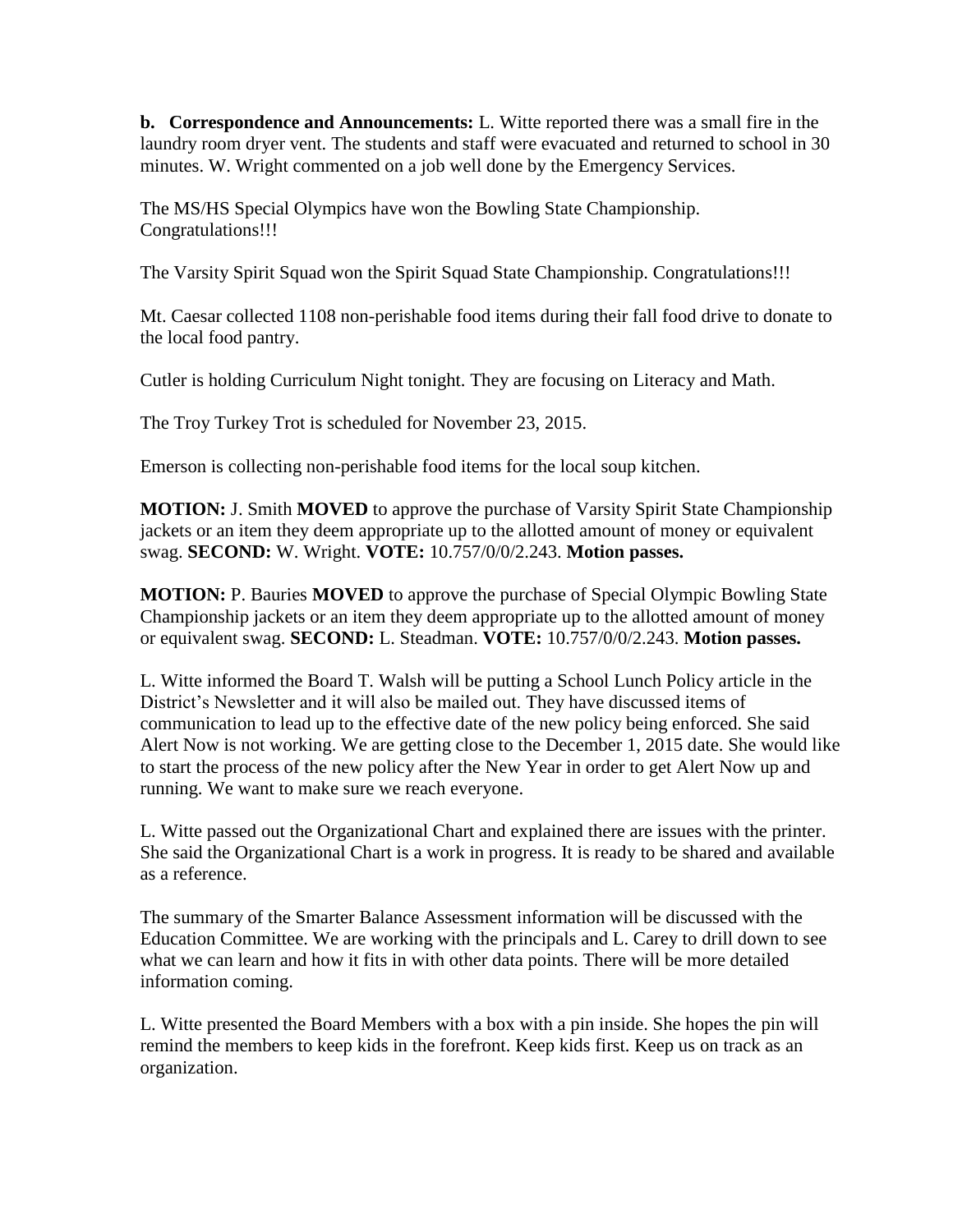**5. BOARD CHAIR REPORT:** B. Faulkner said we as a Board have taken our eyes off the ball. We are losing site of our goals. He would like to schedule an end of the year assessment on January 5, 2015. What we have done, how it fits in with our goals and how it is working toward the goal of education for our kids. Let the public know we are aware of those goals.

#### **6. SCHOOL BOARD COMMITTEE REPORTS:**

**6a. Budget Committee:** B. Mitchell is not in attendance.

**6b. Community Relations Committee:** S. Peters commented the committee met tonight and discussed the process of allowing members of the public to ask a question, voice a concern or comment through the Help Desk and then to the appropriate party in order to get an answer. The committee discussed how to communicate the School Lunch Policy. Through the surveys the number one way to communicate was through email. We are in the process of a PowerSchool upgrade. We will have a new version to update parent emails. Alert Now has been a challenge to get up and running. We are discussing how to keep tabs on the feedback information we receive from Monadnock United. On December 1, 2015 at the Troy School the committee will dedicate the time to discuss with the administrative assistants ways to communicate, a building menu of tools. P. Bauries said the CRC Minutes are not on the website. P. Peterson has not heard of the concerns from the Round Table feedback. S. Peters said the information is on line. S. Peters said they have completed the Round Table Discussion with Mt. Caesar, on December 9, 2015 they will go to Gilsum and MS/HS will be after the New Year.

 **6c. Education Committee:** P. Bauries reported the committee met on November 10. L. Witte reported on the Smarter Balance Results being released. The committee heard a presentation from J. Rathbun. Three years ago the district purchased a resource for the teachers but it had not taken off. Define STEM is a tool for the teachers and is connected to literacy. He is working with a few classroom teachers who are interested in Define STEM. It allows the students to work outside the box with creative thinking. STEAM will be discussing this concept. L. Carey presented the NECAP Science scores for grades 4, 8 and 11. The lower grades did well but the  $8<sup>th</sup>$  and  $11<sup>th</sup>$  grades dropped down. The administration will be digging into this to see why this is happening. This one test is not a good reflection of how our students do. The district emphasis is on Math and Reading that could be the reason for the science scores. The next meeting is on December 8. De-leveling will be a future agenda item.

**6d. Technology Committee:** Technology did not meet. They did not have a quorum. The committee is scheduled to meet on December 10, 2015.

 **6e. Finance and Facilities Committee:** J. Carnie reported the committee met and heard from D. LaPointe on the fall work being done. He is reviewing the prints for the engineering design for Mt. Caesar. J. Carnie presented the proposal from N. Richardson for more cameras at the elementary schools and to expand the card system. He said it is not in the budget. D. LaPointe presented a budget which is up  $$4,695.00$ . The committee discussed the  $8\frac{1}{2}$  hour work day which includes the ½ hour lunch. The staff does not want to stick around for the extra  $\frac{1}{2}$  hour. D. LaPointe would suggest a side bar regarding the 8  $\frac{1}{2}$  hour day and to also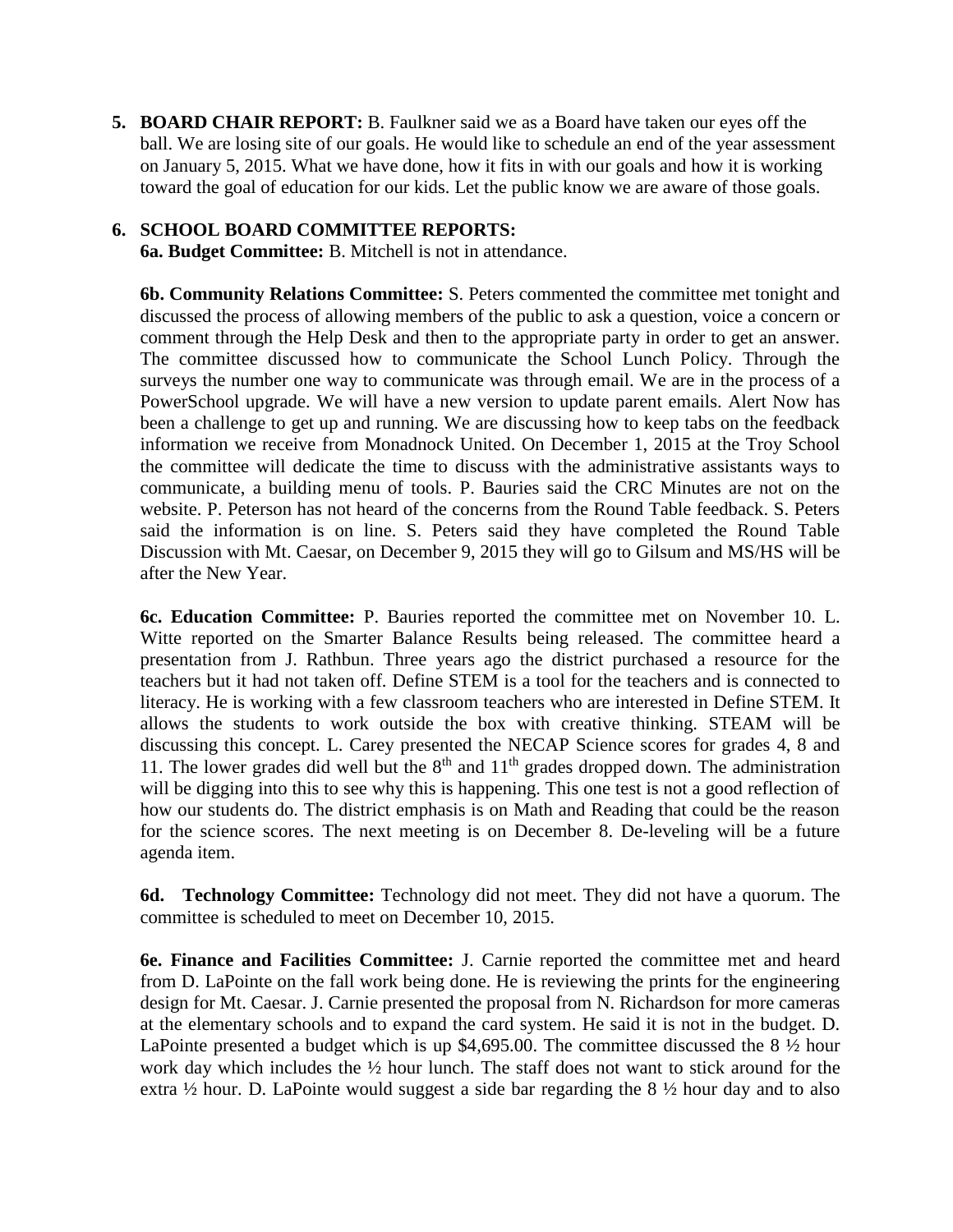cap the salaries. J. Carnie suggested letting the Negotiations Committee know this information. The committee discussed the warrant articles, renovations to the Mt. Caesar, the wooden structures and the SAU Budget. The committee would like to come in with a budget proposal on December 8, 2015 to present to the Board. J. Fortson explained the increase in the budget is due to the administrative Wellness Pool. The committee felt this money should not be in the SAU budget but in the individual school budgets. D. LaPointe explained they have put up two preschool playgrounds and the Fitzwilliam site is being discussed. The SRO funding was discussed and will come up at the next meeting. We need to have concrete SRO numbers to put in the budget. The next meeting is on December 8, 2015.

**6f. Policy Committee:** L. Steadman reported the committee met and have brought a number of policies to the Board for a first read. **MOTION:** L. Steadman **MOVED** to accept Policy AA School District Legal Status, Policy ABA Volunteer Involvement, Policy ACE Procedural Safeguards Nondiscrimination on the Basis of Handicap/Disability, Policy EBBC/JLCE First Aide & Emergency Medical Care and Policy ILDA Non-Instructional Questionnaires, Surveys and Research as amended. **SECOND:** J. Smith. **DISCUSSION:** J. Carnie would like to discuss Policy DFA Revenues from Investments separately. **VOTE:**  10.757/0/0/2.243. **Motion passes.** 

**MOTION:** L. Steadman **MOVED** to accept Policy DFA Revenues from Investments as amended. **SECOND:** J. Smith. **DISCUSSION:** J. Carnie asked why the amendment to take out "at least annually" and replace it with "periodically". P. Bauries said it was suggested by the NHSBA and we currently review and adopt an investment policy periodically. J. Carnie said the statute says at least annually. J. Carnie would like to have Policy DFA reviewed. **MOTION:** J. Carnie **MOVED** to postpone the vote on this motion until we receive the information. **SECOND:** P. Peterson. **DISCUSSION:** L. Steadman explained this is a first read. The information discussed will go to the Policy Committee. P. Peterson said "periodically" is so open ended. L. Steadman said she would share the suggestions with the Policy Committee. P. Bauries said to send it back to Policy then back to the full Board for a first read. **VOTE:** 6.518/4.239/0/2.243. **Motion passes.** The committee is scheduled to meet on Dec. 10, 2015.

**6g. Extra-Curricular Committee:** The Extra-Curricular Committee did not meet. The Board brought up the Husky House motion that was postponed at the last meeting. **MOTION:** J. Smith **MOVED** to allow the Facilities Director to take control of the Husky House. **SECOND:** B. Tatro. **DISCUSSION:** L. Witte will support the idea but she asked to make it publically clear who owns it. S. Peters said J. Fortson asked for this. **MOTION:** N. Mosher **MOVED** to have the Board support the decision of the Superintendent on where to put the control of the Husky House. **(This will replace the original motion.) SECOND:** P. Bauries. **DISCUSSION:** L. Steadman wished the motion would designate a specific person. **VOTE:** 10.757/0/0/2.243. **Motion passes.** 

**6h. Negotiations:** P. Bauries reported the committee has been meeting and would like to discuss the contract in a non-meeting after this meeting to bring the Board up to date and discuss a negotiating strategy. P. Bauries commented the committee had been asked to have a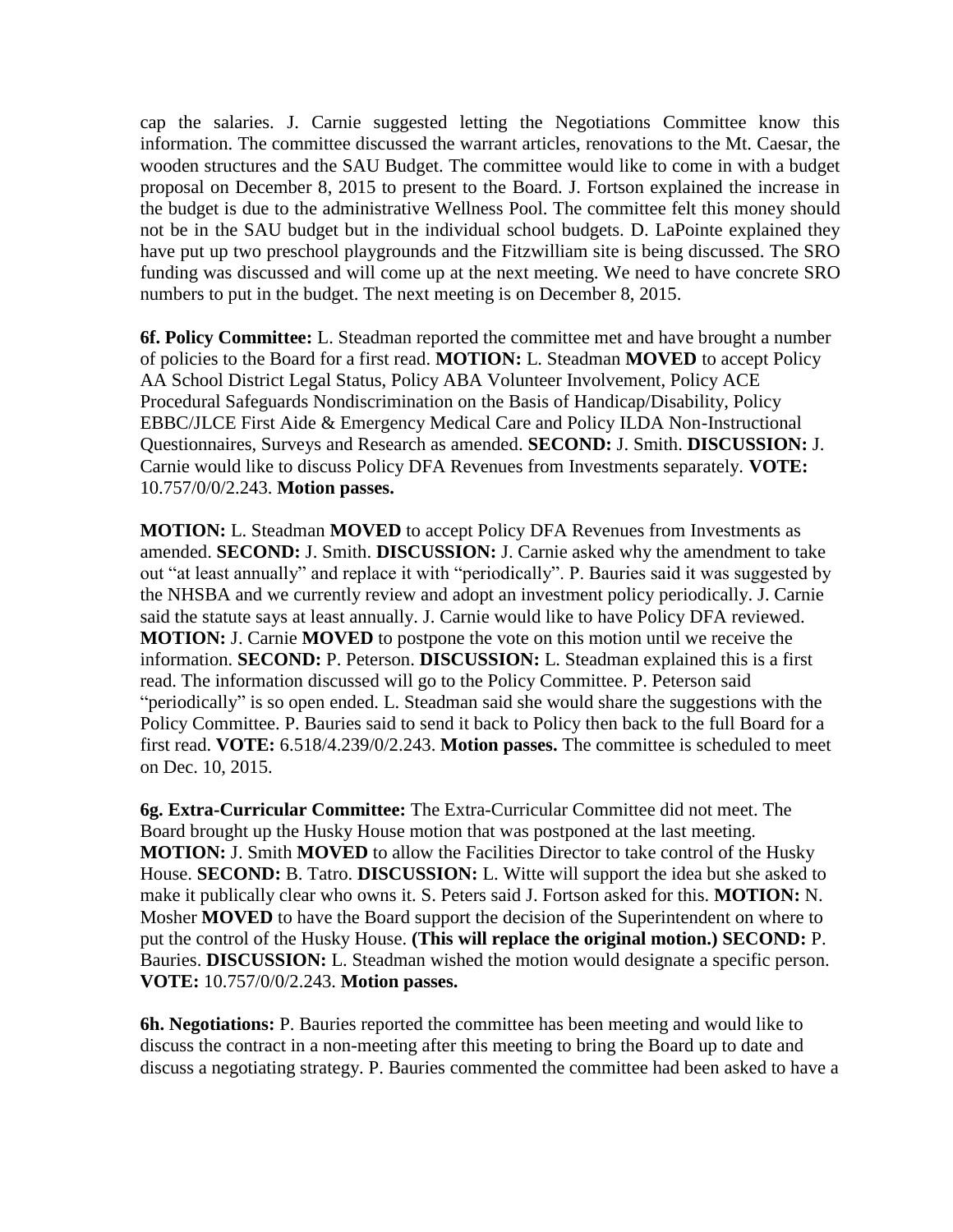Collective Bargaining Agreement by December. She said the committee has not got to that point.

**6i. Ad HOC STEAM:** P. Bauries reported the committee is scheduled to meet on November 18, 2015. There are only three School Board Members on the committee. She would like another Board Member on the committee. **MOTION:** P. Bauries **MOVED** to accept the appointment of P. Peterson to the STEAM Ad Hoc Committee as presented by B. Faulkner. **SECOND:** B. Tatro. **VOTE:** 10.757/0/0/2.243. **Motion passes.** B. Tatro would suggest staff attend the STEAM Ad Hoc Meetings.

**6j. School Safety and Discipline Committee:** J. Smith reported the committee met and on the agenda expected the Swanzey Chief to be in attendance. He was not able to make it. Possibly he will be able to attend tomorrow's meeting. If the Chief does not attend the committee will discuss the topics which came out of the survey. The committee will be meeting tomorrow at 6:00 PM.

**6k. Cheshire Career Center:** W. Wright reported the CCC has not met.

## **7. OLD BUSINESS:**

 **a. Discussion of Policy BDE:** B. Faulkner has contacted the attorney and he has not received a response yet.

### **8. NEW BUSINESS:**

**a. Disposition of Sealed Minutes:** L. Witte passed out a list of the sealed minutes to the Board. B. Faulkner said in order to open up the sealed minutes we need to do the process in non-public session. He would like to refer this to a committee to screen the minutes. **MOTION:** N. Mosher **MOVED** to address 5 sets of sealed Non-Public Meeting Minutes at each Board Meeting during Non-Public Session. **SECOND:** K. Wheeler. **DISCUSSION:** B. Faulkner would like to have a committee or a person screen the minutes. S. Peters would suggest a friendly amendment and start with the oldest minutes. P. Bauries commented some of the sealed minutes on the list have gone past the sealed date. **VOTE:** 10.757/0/0/2.243. **Motion passes.** 

**MOTION:** L. Steadman **MOVED** to instruct the Business Office to post the Sealed Non-Public Meeting Minutes that have expired. **SECOND:** P. Bauries. **VOTE:**  9.682/0/1.075/2.243. **Motion passes.** L. Steadman said that should be a standing order and we should not have to vote again.

**b. MOTION:** B. Tatro **MOVED** to accept the manifest in the amount of \$1,233,378.73. **SECOND:** J. Smith **VOTE:** 9.636/0/1.121/2.243. **Motion passes.**

**c. Other New Business as may come before the Board:** P. Bauries informed the Board as of June 30, 2015 we have 88 teachers in the District who have been with us for over 30 years. On June 30, 2015 we had 3 retirees. In the past we have offered retirement to some of our older teachers. **M**OTION: P. Bauries **MOVED** to offer up to 5 teachers with 30 or more years of service to the District, the opportunity to retire early on June 30, 2016 with full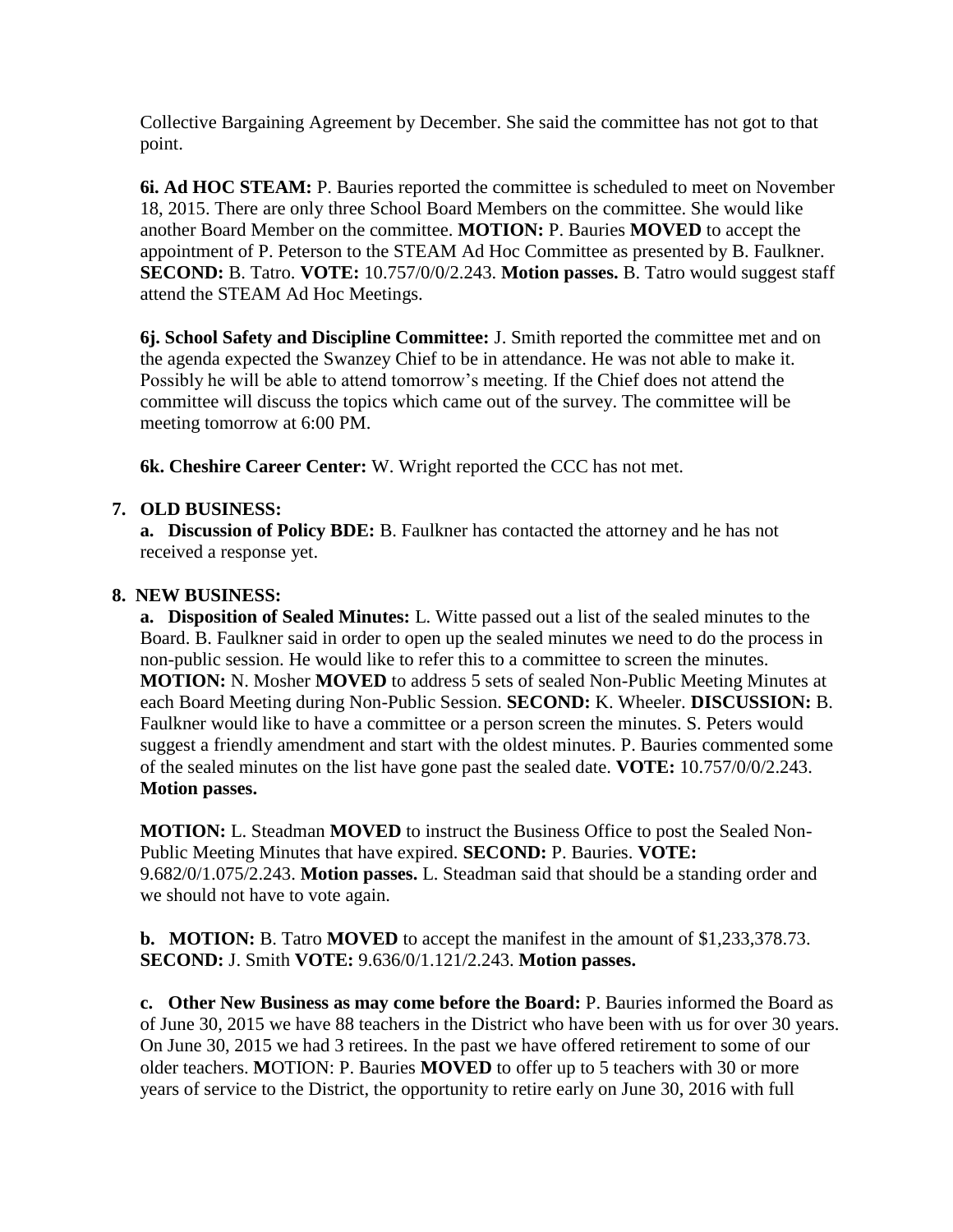benefits and the Board will waive the 18 month required notification. **SECOND:** P. Peterson. **DISCUSSION:** B. Faulkner commented this was not on the agenda. **MOTION:** P. Bauries **MOVED** to have the Board take this item up which affects the budget and was not on the agenda. **SECOND:** P. Peterson. **VOTE:** 10.0/0/.757/2.243. **Motion passes. DISCUSSION Continued:** P. Peterson would suggest a friendly amendment and have until January 1, 2016 to accept the offer. N. Mosher asked if this was run by J. Fortson. P. Bauries said yes. B. Faulkner said this process is usually a positive effect. He said if 10 teachers jump at the offer it would then go to the most senior teachers. L. Witte said she would support this decision. L. Steadman would like to make a friendly amendment and offer to teachers with 25 or more years of service to the District. B. Faulkner asked why 5 teachers. P. Bauries said to keep it from getting out of hand. It is a nice thing to do. L. Witte said she discussed the overall cost with J. Fortson and the newer teachers to replace the retirees are usually on the lower step on the scale. **Motion with the friendly amendments:** To offer all teachers with 25 years or more of tenure the option to retire on June 30, 2016 with full benefits and without providing the required 18 month advance notice. The offer would expire January 1, 2016 and the 5 most senior respondents will be accepted. **VOTE:** 10.757/0/0/2.243. **Motion passes.** 

- **9. Setting Next Meeting's Agenda:** 
	- **1. Six policies for the second read**
	- **2. One policy for the first read**
	- **3. RSA 671:18 Nominations and Qualifications of School Board Members**
	- **4. Policy DBBA**
- **10. Public Comments:** Nancy Wood thanked the Board for the agenda and informational packet.

J. Carnie commented we need to get our act together. Due to another Board Member we had a very long meeting on November 3, 2015. The Chair went into non-public session to discuss the hiring of a public employee and discussed the hiring of a School Board Member. You cannot have a School Board Member receive a salary from the District. The motion is in violation. The Chair should rule out of order when voting on a stipend for a School Board Member. It should not have been considered. B. Tatro is confused because School Board Members receive a stipend for serving on the Board. B. Faulkner will put this on the next agenda.

- **11. 9:05 PM Motion to enter into Non-Public Session under RSA 91-A:3 II (b) Hiring of a Public Employee: MOTION:** S. Peters **MOVED** to enter into Non-Public Session under RSA 91-A:3 II (b) Hiring of a Public Employee. **SECOND:** J. Smith **VOTE:**  10.757/0/0/2.243. **Motion passes.**
- **12. 9:16 PM Motion to enter into Non-Public Session under RSA 91-A:3 II (c) Matters which, if discussed in public, would likely affect adversely the reputation of any person: MOTION:** P. Peterson **MOVED** to enter into Non-Public Session under RSA 91-A:3 II (c) Matters which, if discussed in public, would likely affect adversely the reputation of any person. A resignation and a student issue. **SECOND:** N. Mosher **VOTE:** 10.757/0/0/2.243. **Motion passes.**